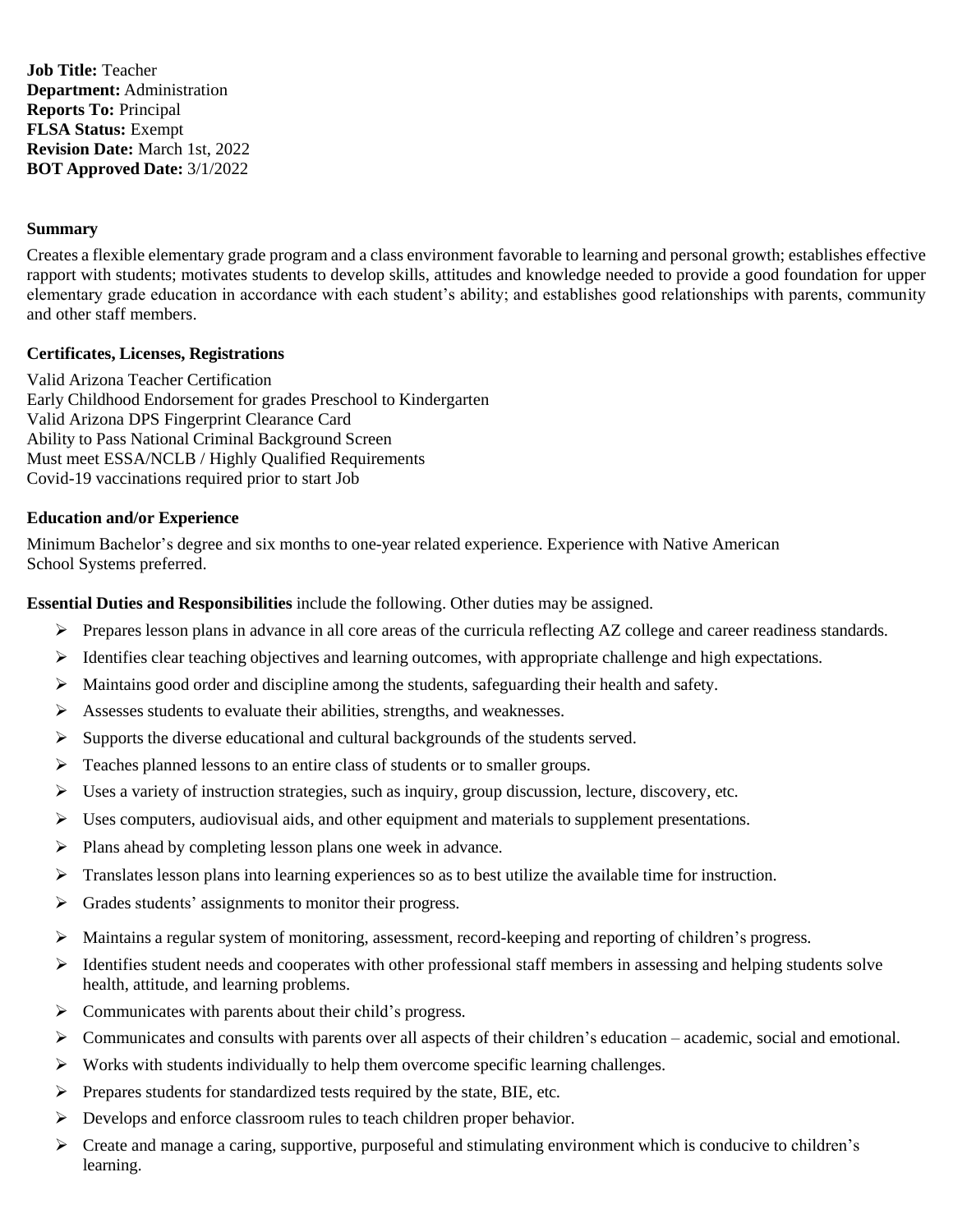- $\triangleright$  Organizes and manages groups or individual students ensuring differentiation of learning needs, reflecting all abilities.
- $\triangleright$  Plans opportunities to develop the social, emotional and cultural aspects of students' learning.
- $\triangleright$  Ensures effective use of support staff within the classroom, including parent helpers.
- $\triangleright$  Ensures that school policies are reflected in daily practice.
- $\triangleright$  Supervises children outside of the classroom—for example, during lunchtime or recess.
- ➢ Participates in staff meetings, grade level meetings and on-site professional development as required.
- ➢ Maintains a portfolio of professional development and training undertaken.
- ➢ Participates as part of a whole school team.
- ➢ Actively participates with and implements guidelines set by instructional coaches and administrative staff.
- ➢ Promotes the welfare of children and supports the school in safeguarding children through relevant policies and procedures.
- $\triangleright$  Promotes the aims and objectives of the school and maintain its philosophy of education.
- $\triangleright$  Respects the confidentiality of records and information regarding students, parents, and teachers in accordance with accepted professional ethics, and state and federal laws.
- ➢ Attends all school sponsored events.
- ➢ Handles minor behavior modification at the classroom level
- $\triangleright$  Sets criteria for participation in school events, field trips and extra-curricular activities at the beginning of the year to not preclude a child from participation unfairly.

## **Supervisory Responsibilities**

This position supervises the classroom paraprofessional.

**Skills and Abilities:** The following characteristics and physical skills are important for the successful performance of assigned duties.

- $\triangleright$  Ability to show respect and sensitivity for cultural differences, and promote a harassment-free environment.
- $\triangleright$  Ability to uphold organizational values by working ethically and with integrity.
- $\triangleright$  Active listening skills.
- $\triangleright$  Ability to identify and resolve problems in a timely manner, gather and analyze information skillfully, and use reason even when dealing with emotional topics.
- ➢ Ability to focus on solving conflict, not blaming; maintain confidentiality, and keep emotions under control.
- $\triangleright$  Ability to speak clearly and persuasively in positive or negative situations, listen and get clarification, and demonstrate group presentation skills.
- $\triangleright$  Ability to effectively present information and respond to questions from groups of managers, students, and the general public.
- $\triangleright$  Ability to write clearly and informatively, present numerical data effectively, read and interpret written information.
- $\triangleright$  Skill to understand business implications of decisions and aligns work with strategic goals.
- ➢ Ability to work within approved budget and conserves organizational resources.
- $\triangleright$  Ability to observe safety and security procedures, reports potentially unsafe conditions, use equipment and materials properly.
- ➢ Ability to uphold organizational values by working ethically and with integrity.
- $\triangleright$  Ability to adapt to changes in the work environment and manage competing demands.
- $\triangleright$  Ability to consistently be at work and on time.